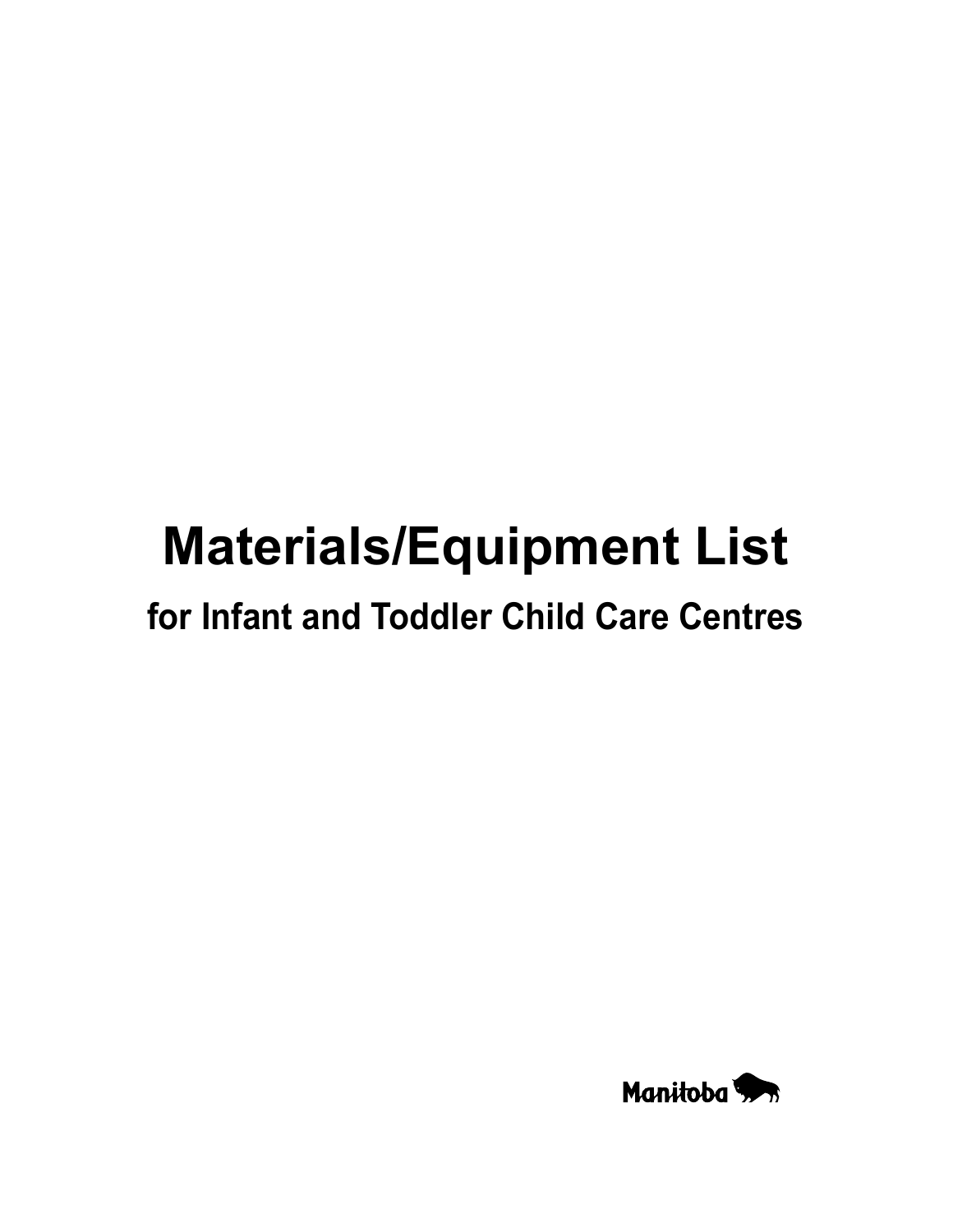## **Materials/Equipment List**

### **For Infant and Toddler Child Care Centres**

High quality early learning and child care programs provide safe, healthy, environments that are warm, comfortable and aesthetically pleasing. Infants and toddlers need rich opportunities to investigate, explore and enjoy places that engage all the child's senses and allow freedom of movement. The relationship between children and responsive, respectful caregivers provides the security and encouragement needed to explore the environment. The learning environment should provide unhurried experiences, during care routines and play. It should also offer a number of choices of appropriate toys, objects and activities for infants and toddlers to develop socially/emotionally, cognitively and physically.

The materials and equipment should:

- $\Box$  be available in a quantity and variety, with duplicates of favourite items, to occupy all the children in attendance
- $\Box$  be consistent with the developmental capabilities of the children
- $\Box$  be available for much of the day
- $\Box$  be set aside and cleaned daily for any group of children who put objects in their mouths
- $\Box$  support children's emotional well-being, stimulate their senses and challenge their motor skills
- $\Box$  include open areas where children can safely move and explore
- $\Box$  be organized to help children develop a sense of order and ensure individual and small group experiences for different kinds of play
- $\Box$  have protected spaces for young infants and comfortable soft spaces for children to relax in a homelike atmosphere
- $\Box$  be accessible to children, so they can find and return materials on their own with adaptations to materials and/or furniture to meet all their needs
- $\Box$  represent and encourage acceptance of diversity (ex: race, culture, age, abilities, gender) in all activity areas
- $\Box$  be provided indoors and outdoors to broaden children's experiences and connect them to nature
- $\Box$  be rotated and changed according to children's interest and skills while keeping some familiarity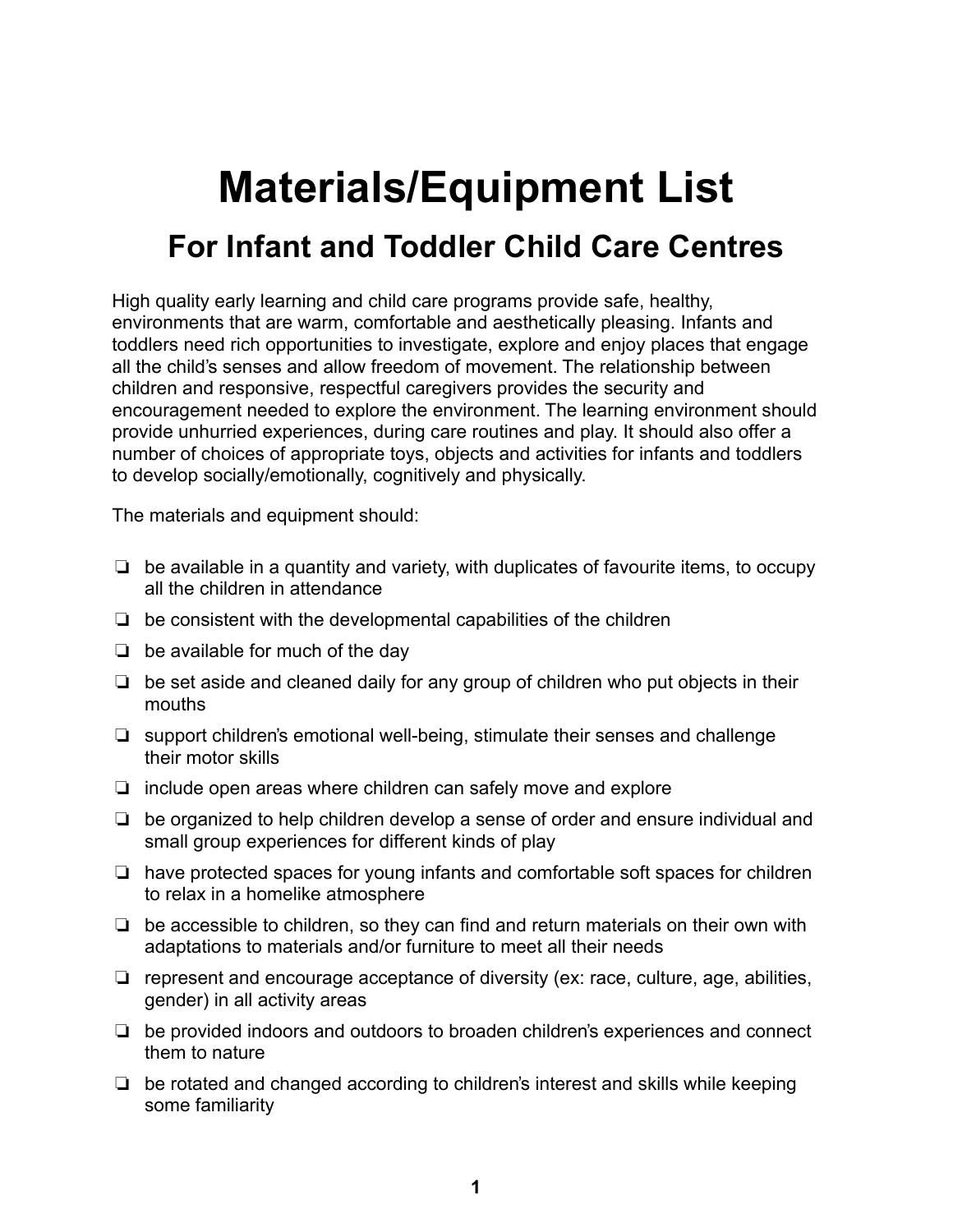### **Activity Area: Gross Motor**

#### (Active, physical play, large muscle)

#### **Materials/Equipment**

Avoid equipment that confines and restricts infants' movement such as swings, infant seats or exersaucers.

#### **12 weeks to 11 months**

#### **1. Stationary and portable equipment:**

- $\Box$  small push toys
- $\Box$  soft balls (variety of sizes and textures, such as beach balls, clutch balls, balls with holes, rubber, cloth)
- $\Box$  activity centres for young infants
- $\Box$  indoor/outdoor pad, mat or blanket
- $\Box$  low platforms/ramps (vinyl-covered foam)
- $\Box$  floor cushions
- $\Box$  sturdy things to pull up on (low, carpeted bench, rails)
- $\Box$  inflatable beach rings, inner tubes or play rings

#### **12 months to 24 months**

#### **2. Indoor stationary and portable equipment:**

- $\Box$  low riding toys without pedals
- $\Box$  low wheeled, steerable, riding toys with pedals (older toddlers)
- $\Box$  large push-pull wheel toys (wagons, wheelbarrows, shopping carts, doll carriages)
- $\Box$  large cars and trucks (plastic or wooden)
- $\Box$  soft balls (variety of sizes and textures)
- $\Box$  bean bags
- $\Box$  low climber with steps and slide
- $\Box$  rocking toys
- $\Box$  balance board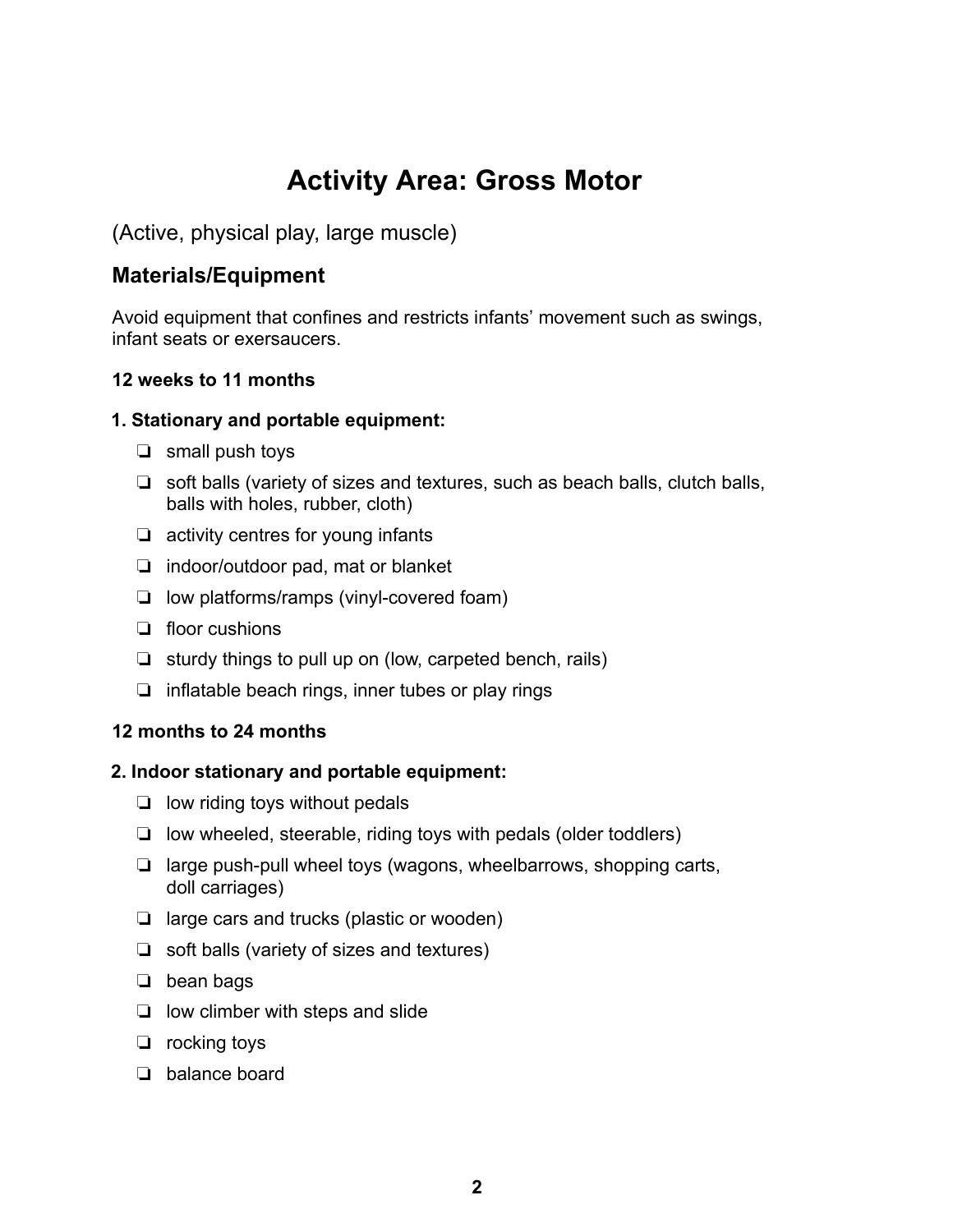- $\Box$  tumbling mats or cushions
- $\Box$  small parachute
- $\Box$  tunnels
- $\Box$  large cardboard boxes, milk crates, thick planks
- $\Box$  structures to climb into, out of and around
- $\Box$  low platforms, ramps or stairs

#### 3. Outdoor stationary and portable equipment (as above plus):

- $\Box$  slide set in grass hill
- $\Box$  truck/car tires or inner tube (not fully inflated)

#### Storage, space:

- $\Box$  low shelves
- $\Box$  containers (clear plastic, wicker, rattan)
- $\Box$  large open space

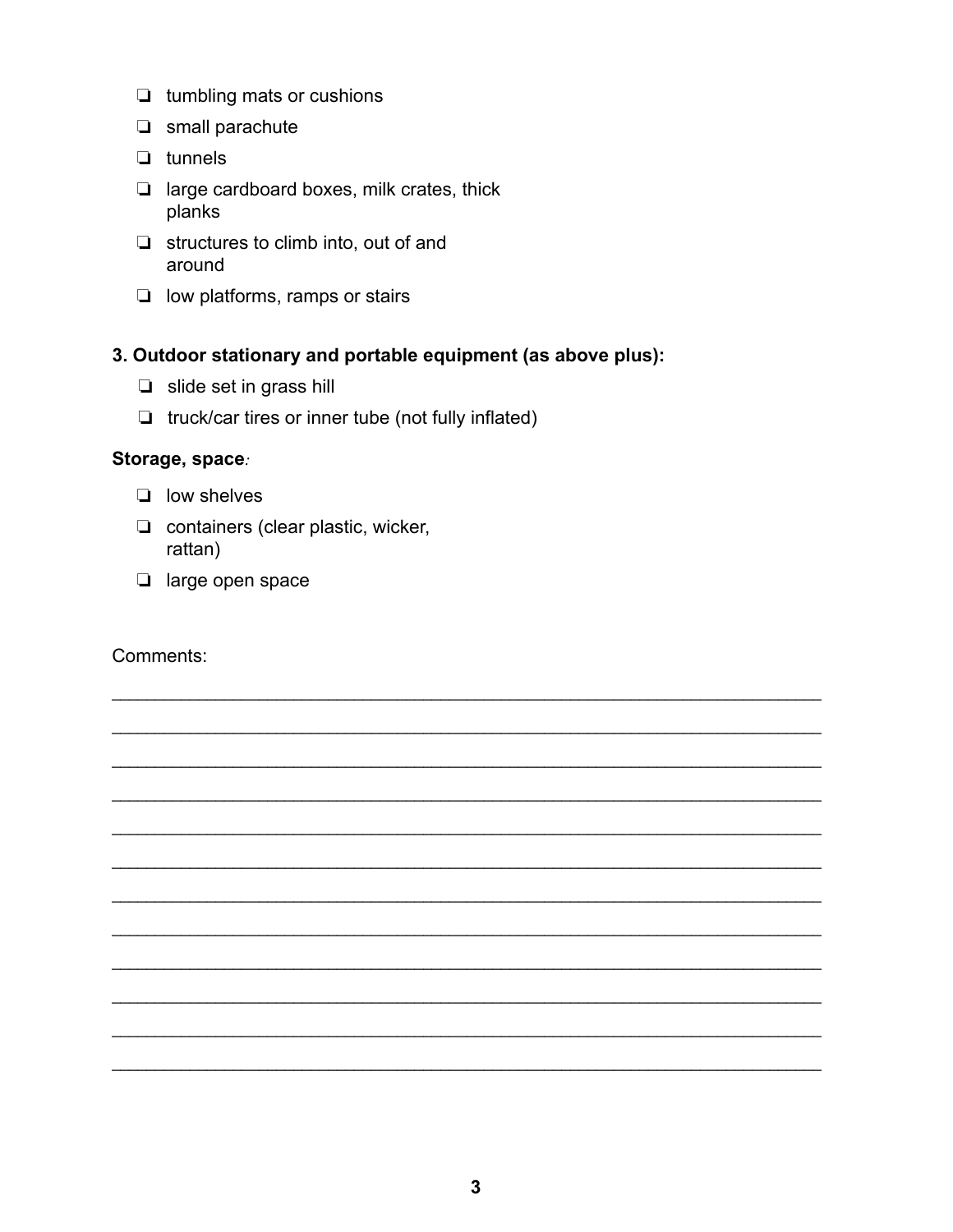### **Activity Area: Sensori-motor Blocks**

#### **Materials/Equipment**

**1. Blocks:** (at least two or three sets of 10 or more blocks per set)

- $\Box$  large soft blocks (cloth or vinyl-covered foam)
- $\Box$  light-weight wood or plastic blocks, five centimetres (two inches) or more of various sizes, shapes, colours
- $\Box$  large cardboard blocks
- $\Box$  light-weight unit blocks in different shapes and sizes (triangles, squares, rectangles, arches)
- **2. Accessories:** (at least five accessories of different types)
	- $\Box$  small age-appropriate toy vehicles (trucks, cars, boats, airplanes)
	- $\Box$  small age-appropriate toy people (various ethnic groups, ages, abilities)
	- $\Box$  small age-appropriate toy animals (non-frightening zoo, farm, domestic)

\_\_\_\_\_\_\_\_\_\_\_\_\_\_\_\_\_\_\_\_\_\_\_\_\_\_\_\_\_\_\_\_\_\_\_\_\_\_\_\_\_\_\_\_\_\_\_\_\_\_\_\_\_\_\_\_\_\_\_\_\_\_\_\_\_\_\_\_\_\_\_\_\_\_\_\_\_\_\_\_\_\_

\_\_\_\_\_\_\_\_\_\_\_\_\_\_\_\_\_\_\_\_\_\_\_\_\_\_\_\_\_\_\_\_\_\_\_\_\_\_\_\_\_\_\_\_\_\_\_\_\_\_\_\_\_\_\_\_\_\_\_\_\_\_\_\_\_\_\_\_\_\_\_\_\_\_\_\_\_\_\_\_\_\_

\_\_\_\_\_\_\_\_\_\_\_\_\_\_\_\_\_\_\_\_\_\_\_\_\_\_\_\_\_\_\_\_\_\_\_\_\_\_\_\_\_\_\_\_\_\_\_\_\_\_\_\_\_\_\_\_\_\_\_\_\_\_\_\_\_\_\_\_\_\_\_\_\_\_\_\_\_\_\_\_\_\_

\_\_\_\_\_\_\_\_\_\_\_\_\_\_\_\_\_\_\_\_\_\_\_\_\_\_\_\_\_\_\_\_\_\_\_\_\_\_\_\_\_\_\_\_\_\_\_\_\_\_\_\_\_\_\_\_\_\_\_\_\_\_\_\_\_\_\_\_\_\_\_\_\_\_\_\_\_\_\_\_\_\_

\_\_\_\_\_\_\_\_\_\_\_\_\_\_\_\_\_\_\_\_\_\_\_\_\_\_\_\_\_\_\_\_\_\_\_\_\_\_\_\_\_\_\_\_\_\_\_\_\_\_\_\_\_\_\_\_\_\_\_\_\_\_\_\_\_\_\_\_\_\_\_\_\_\_\_\_\_\_\_\_\_\_

\_\_\_\_\_\_\_\_\_\_\_\_\_\_\_\_\_\_\_\_\_\_\_\_\_\_\_\_\_\_\_\_\_\_\_\_\_\_\_\_\_\_\_\_\_\_\_\_\_\_\_\_\_\_\_\_\_\_\_\_\_\_\_\_\_\_\_\_\_\_\_\_\_\_\_\_\_\_\_\_\_\_

- $\Box$  train set
- $\Box$  containers to fill and dump

#### **Storage, space:**

- $\Box$  low shelves
- $\Box$  containers (clear, plastic, wicker or rattan baskets)
- $\Box$  sturdy floor space/area protected from interruptions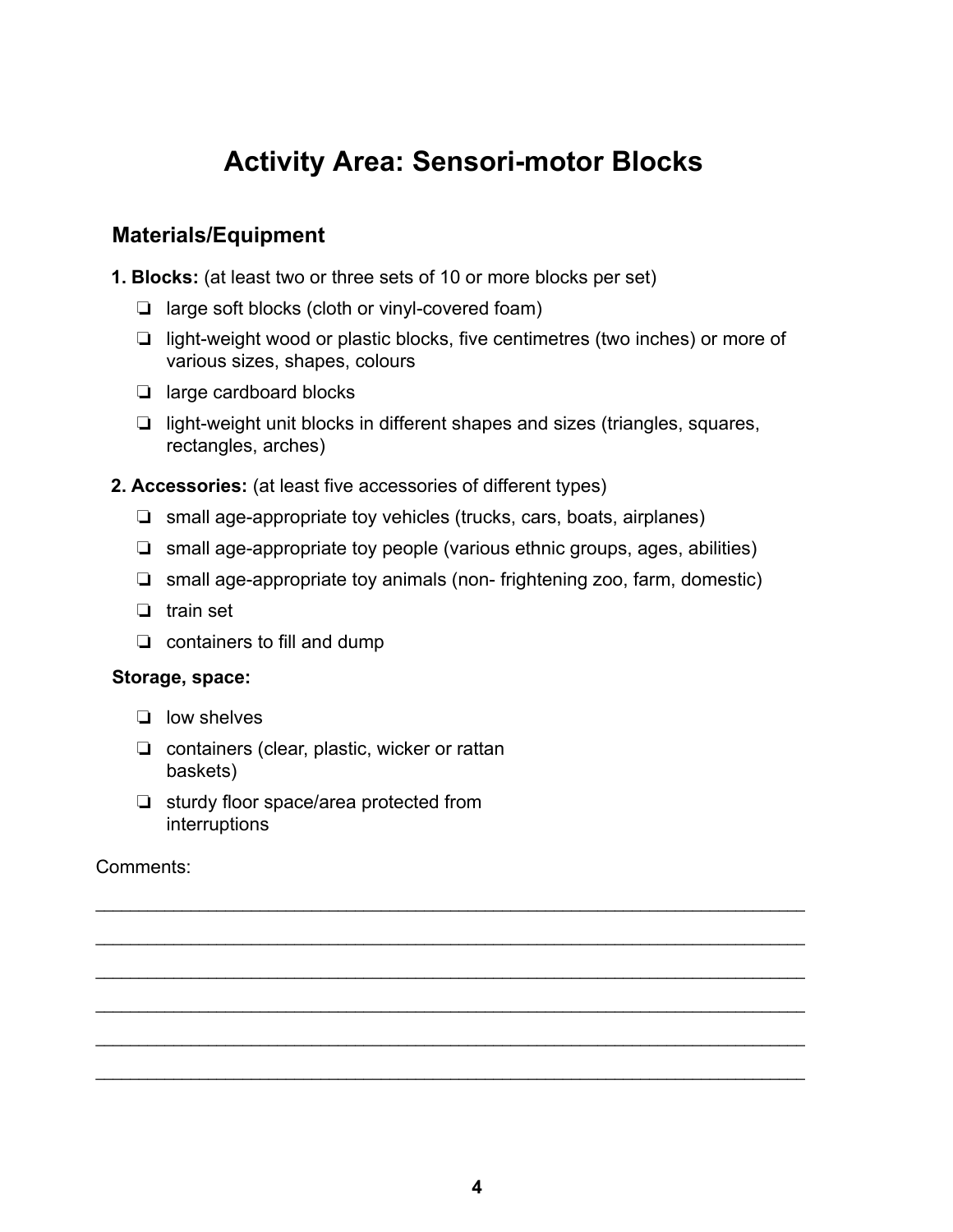### **Activity Area: Sensori-motor Water**

#### **Materials/Equipment**

Not required for infants younger than 18 months. Direct supervision is required.

#### **1. Water:**

- $\Box$  water table or large tub (flat on floor for younger children)
- $\Box$  individual tubs or basins (thick bath mats for comfort and to absorb water)
- $\Box$  hose and/or sprinkler
- $\Box$  water-proof smocks
- **2. Water toys:** (provide a variety with different activities: washing dolls, sea animals /shells/rocks)
	- $\Box$  pails, containers
	- $\Box$  water wheels
	- $\Box$  pumps
	- $\Box$  tubes, hoses
	- $\Box$  floating toys
	- $\Box$  spray bottles, plastic bottles
	- $\Box$  bubbles
	- $\Box$  siphons and funnels
	- $\Box$  sponges
	- $\Box$  turkey basters
	- $\Box$  measuring cups and spoons
	- $\Box$  trucks and cars
	- $\Box$  dolls and washcloths
	- $\Box$  sea creatures
	- $\Box$  nature items (shells, pieces of wood, rocks)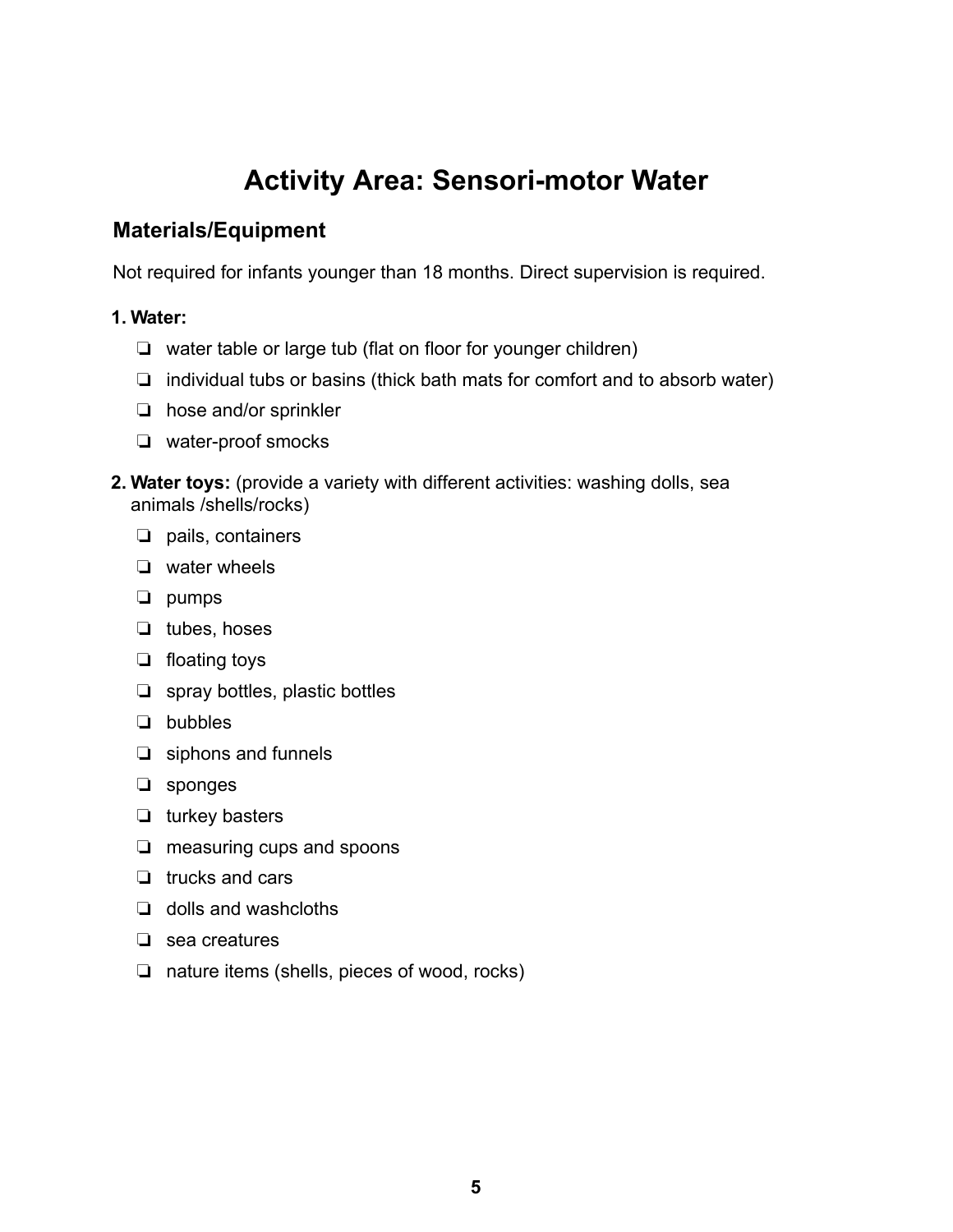#### Storage, space:

- $\Box$  shelf under or near water table
- $\Box$  easy-to-clean flooring

Comments:

 $\overline{\phantom{0}}$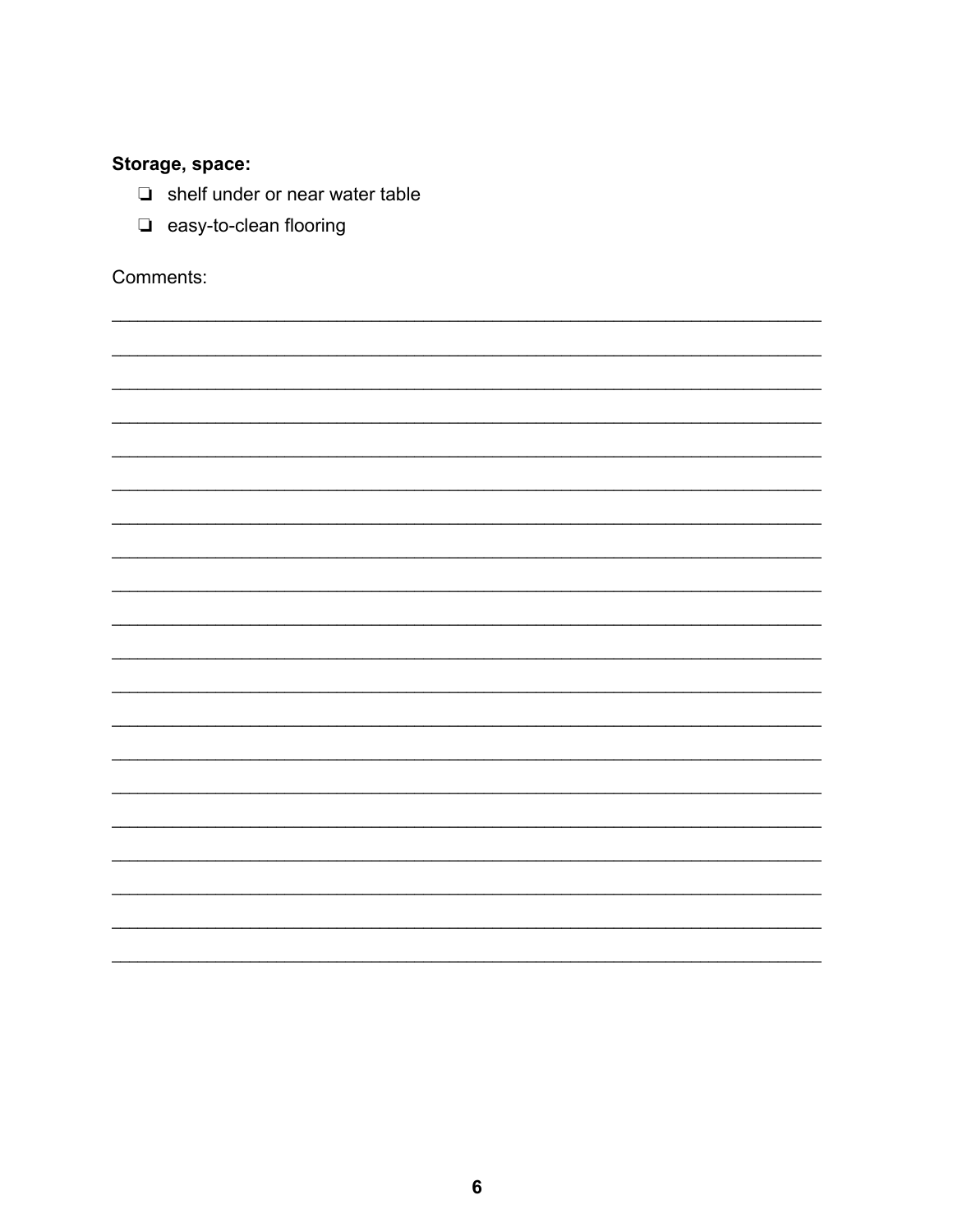### **Activity Area: Sensori-motor Sand**

#### **Materials/Equipment**

Not required for infants younger than 18 months. Direct supervision is required.

#### **1. Sand:**

- $\Box$  sand boxes or outdoor sand pits, table, large plastic tub, sink
- $\Box$  individual tubs or basins
- $\Box$  sand or sand substitute (sterilized potting soil, finely shredded mulch)
- **2. Sand toys:** (provide a variety with different activities)
	- $\Box$  kitchen utensils (measuring cups, spoons, pots, pans, muffin tins, funnels, sifters, plastic dishes, ice cube trays)
	- $\Box$  pails, shovels, scoops, containers, molds
	- $\Box$  toy rakes and hoes
	- $\Box$  wide-toothed combs, trowels, screens
	- $\Box$  brooms, dust pans (child sized)
	- $\Box$  dramatic play toys (animals, small toy people, large trucks, diggers)
	- $\Box$  nature items (shells, pieces of wood, rocks)

#### **Storage, space:**

- $\Box$  shelf under or near sand table
- $\Box$  easy-to-clean flooring

#### Comments:

\_\_\_\_\_\_\_\_\_\_\_\_\_\_\_\_\_\_\_\_\_\_\_\_\_\_\_\_\_\_\_\_\_\_\_\_\_\_\_\_\_\_\_\_\_\_\_\_\_\_\_\_\_\_\_\_\_\_\_\_\_\_\_\_\_\_\_\_\_\_\_\_\_\_\_\_\_\_\_\_\_\_

\_\_\_\_\_\_\_\_\_\_\_\_\_\_\_\_\_\_\_\_\_\_\_\_\_\_\_\_\_\_\_\_\_\_\_\_\_\_\_\_\_\_\_\_\_\_\_\_\_\_\_\_\_\_\_\_\_\_\_\_\_\_\_\_\_\_\_\_\_\_\_\_\_\_\_\_\_\_\_\_\_\_

\_\_\_\_\_\_\_\_\_\_\_\_\_\_\_\_\_\_\_\_\_\_\_\_\_\_\_\_\_\_\_\_\_\_\_\_\_\_\_\_\_\_\_\_\_\_\_\_\_\_\_\_\_\_\_\_\_\_\_\_\_\_\_\_\_\_\_\_\_\_\_\_\_\_\_\_\_\_\_\_\_\_

\_\_\_\_\_\_\_\_\_\_\_\_\_\_\_\_\_\_\_\_\_\_\_\_\_\_\_\_\_\_\_\_\_\_\_\_\_\_\_\_\_\_\_\_\_\_\_\_\_\_\_\_\_\_\_\_\_\_\_\_\_\_\_\_\_\_\_\_\_\_\_\_\_\_\_\_\_\_\_\_\_\_

\_\_\_\_\_\_\_\_\_\_\_\_\_\_\_\_\_\_\_\_\_\_\_\_\_\_\_\_\_\_\_\_\_\_\_\_\_\_\_\_\_\_\_\_\_\_\_\_\_\_\_\_\_\_\_\_\_\_\_\_\_\_\_\_\_\_\_\_\_\_\_\_\_\_\_\_\_\_\_\_\_\_

\_\_\_\_\_\_\_\_\_\_\_\_\_\_\_\_\_\_\_\_\_\_\_\_\_\_\_\_\_\_\_\_\_\_\_\_\_\_\_\_\_\_\_\_\_\_\_\_\_\_\_\_\_\_\_\_\_\_\_\_\_\_\_\_\_\_\_\_\_\_\_\_\_\_\_\_\_\_\_\_\_\_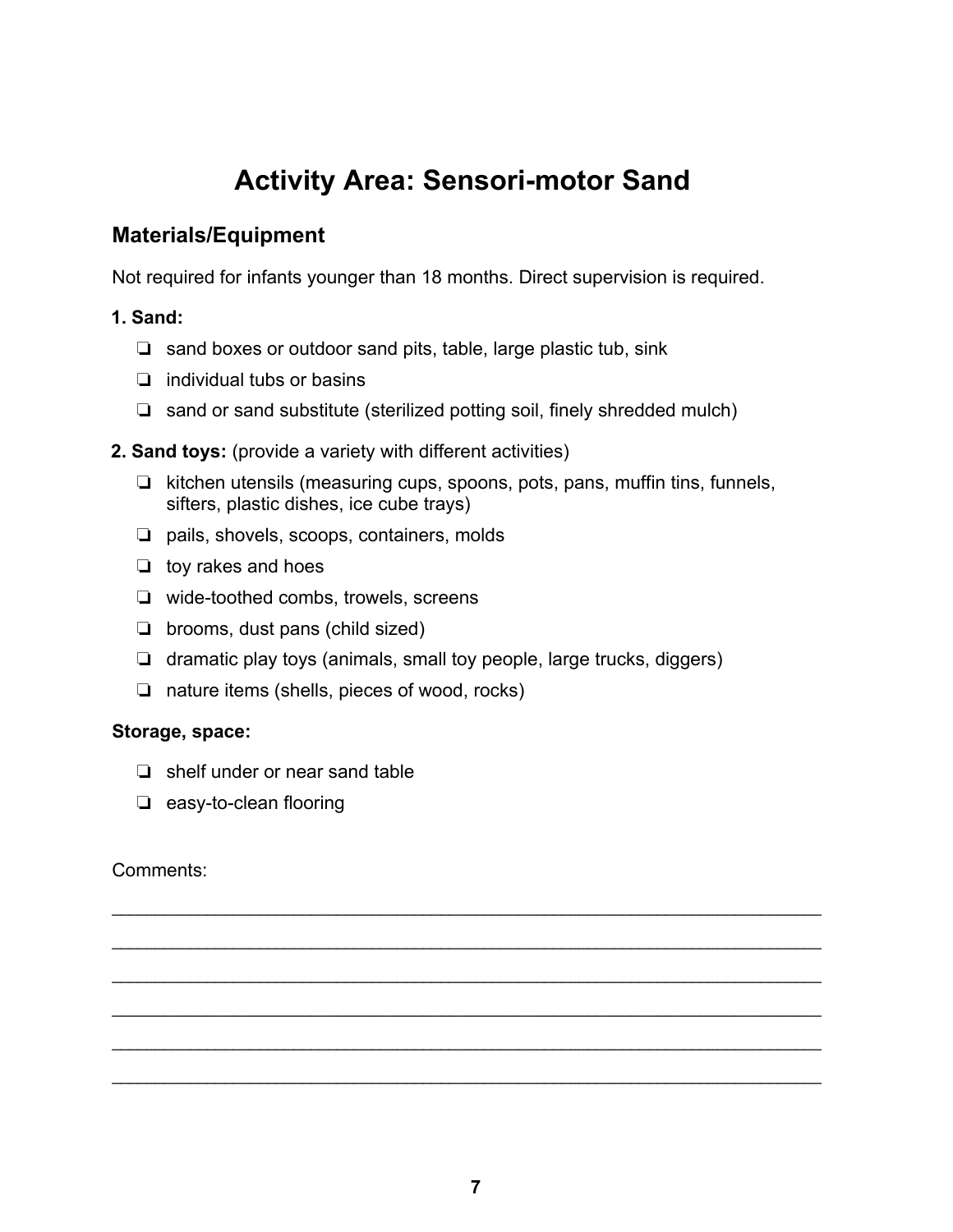### **Activity Area: Sensori-motor Creative/Art**

#### **Materials/Equipment**

Art materials are not required for infants younger than 12 months. Materials should be made available, with close supervision, for toddlers (12 to 24 months) several times per week. Very simple materials should be accessible to older toddlers (two year-olds).

Do not use food for art (ex: pudding). It can give a misleading message about the proper use of food and creates sanitary issues.

#### **1. Drawing:**

- $\Box$  large crayons
- $\Box$  water colour markers
- $\Box$  large pieces of chalk
- $\Box$  paper of different sizes and colours

#### **2. Painting:**

- $\Box$  finger paints
- $\Box$  block or disk tempera paints and trays
- $\Box$  water colour paint
- $\Box$  liquid tempera paints
- $\Box$  paint brushes of various widths, with short, thick handles

#### **3. Collage:**

- $\Box$  glue and paste, glue sticks, glue and paste pots, glue brushes and spreaders
- $\Box$  paper scraps, cut-out magazine pictures, cards, wrapping paper
- $\Box$  stickers (self-adhesive)
- $\Box$  adhesive/contact sheets (ex: mac tac)
- $\Box$  cotton balls, pom poms
- $\Box$  yarn
- $\Box$  ribbon
- $\Box$  nature items (leaves, twigs, feathers)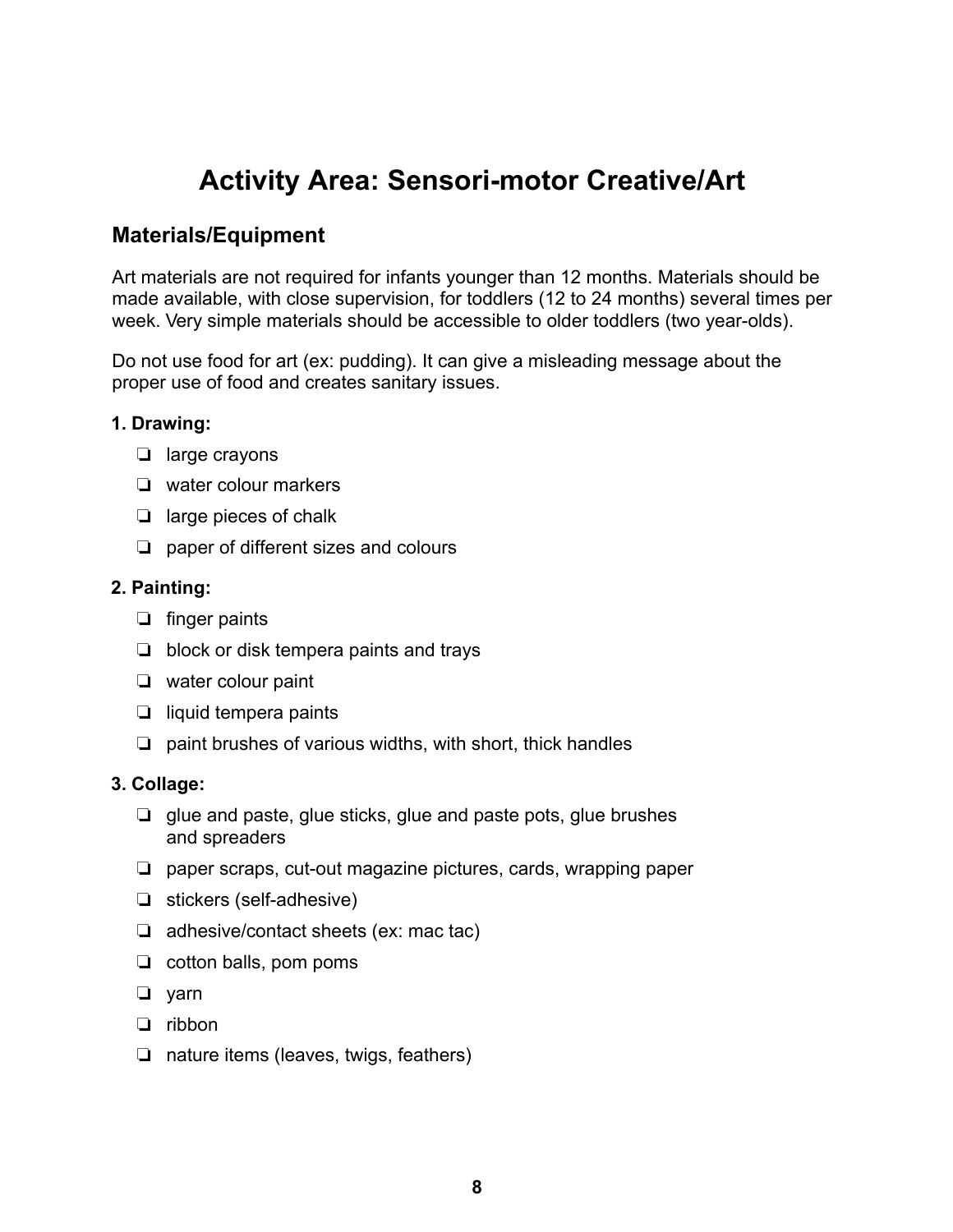#### 4. Three-dimensional art:

 $\Box$  play dough with simple tools (rollers, plastic or wooden utensils, containers)

#### Storage, furnishings:

- $\Box$  low shelves
- containers (clear plastic, wicker or rattan)
- $\Box$  chid-size table and chairs
- $\Box$  paint shirts or smocks
- $\Box$  facilities for drying, displaying and storing artwork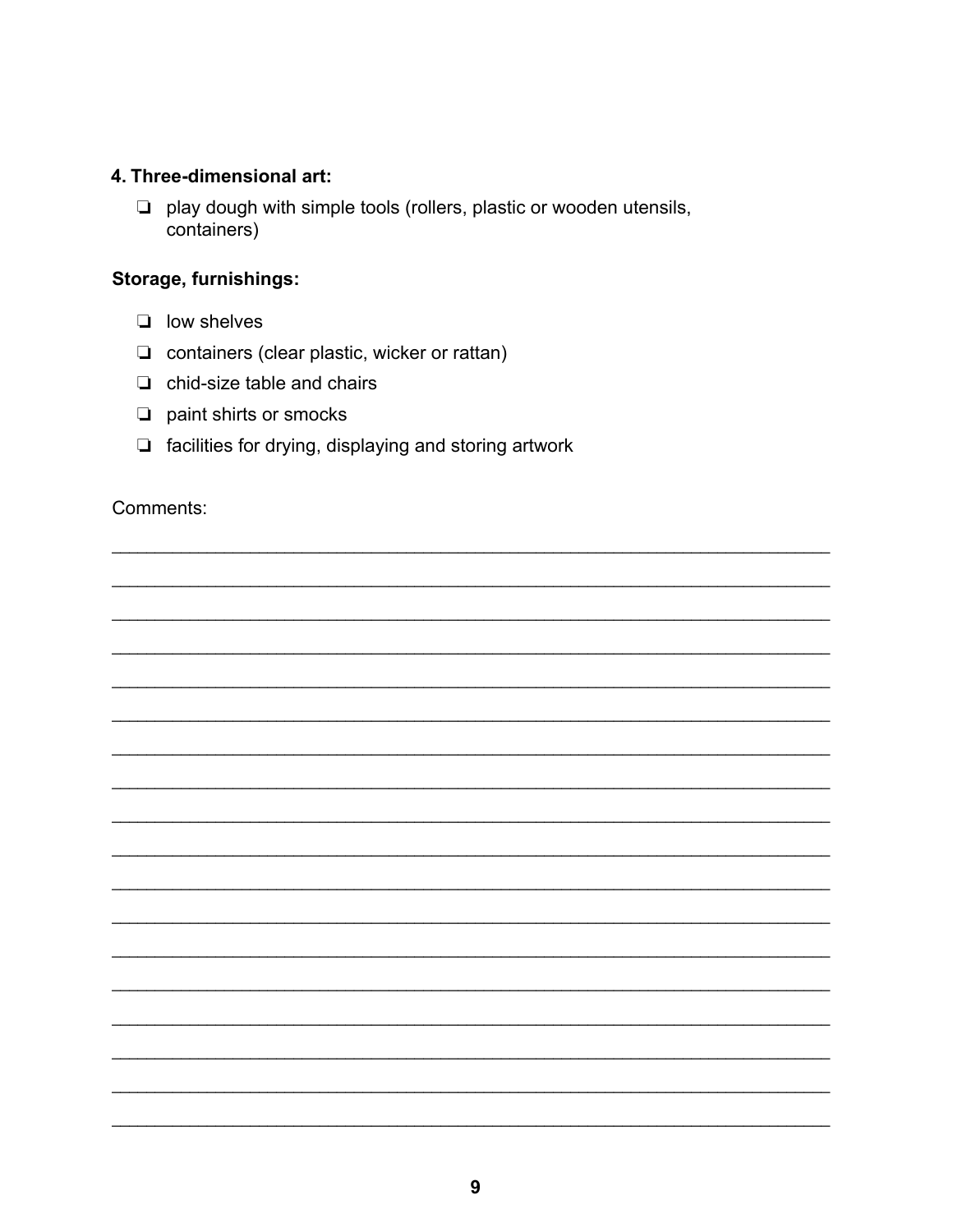### **Activity Area: Sensori-motor Science**

(Nature/sensory)

#### **Materials/Equipment**

Provide some from each of these categories.

#### **1. Natural objects:**

Smaller materials can be stored and used with young children with close supervision. Larger materials, such as shells, can be left out and accessible.

- $\Box$  bird nests
- $\Box$  shells
- $\Box$  pine cones
- $\Box$  stones
- $\Box$  leaves
- $\Box$  smooth wood pieces, large wooden napkin rings
- $\Box$  textured/sensorial pieces (fur, sandpaper, natural bristle brushes, collection of objects of one colour)

#### **2. Living things:**

- $\Box$  pets that are acceptable to health authorities
- $\Box$  aquariums or fish bowls with fish
- $\Box$  plants, flowers, terrariums
- $\Box$  bird houses, feeders, trees, grass can be placed outside and visible from a window

#### **3. Books, posters, photos, mobiles:**

Display photos and pictures where children can easily see and reach

them.

- $\Box$  factual picture books of animals, plants, birds, fish
- $\Box$  posters of real animals, plants
- $\Box$  photos of real animals, plants
- $\Box$  mobiles of realistic birds, butterflies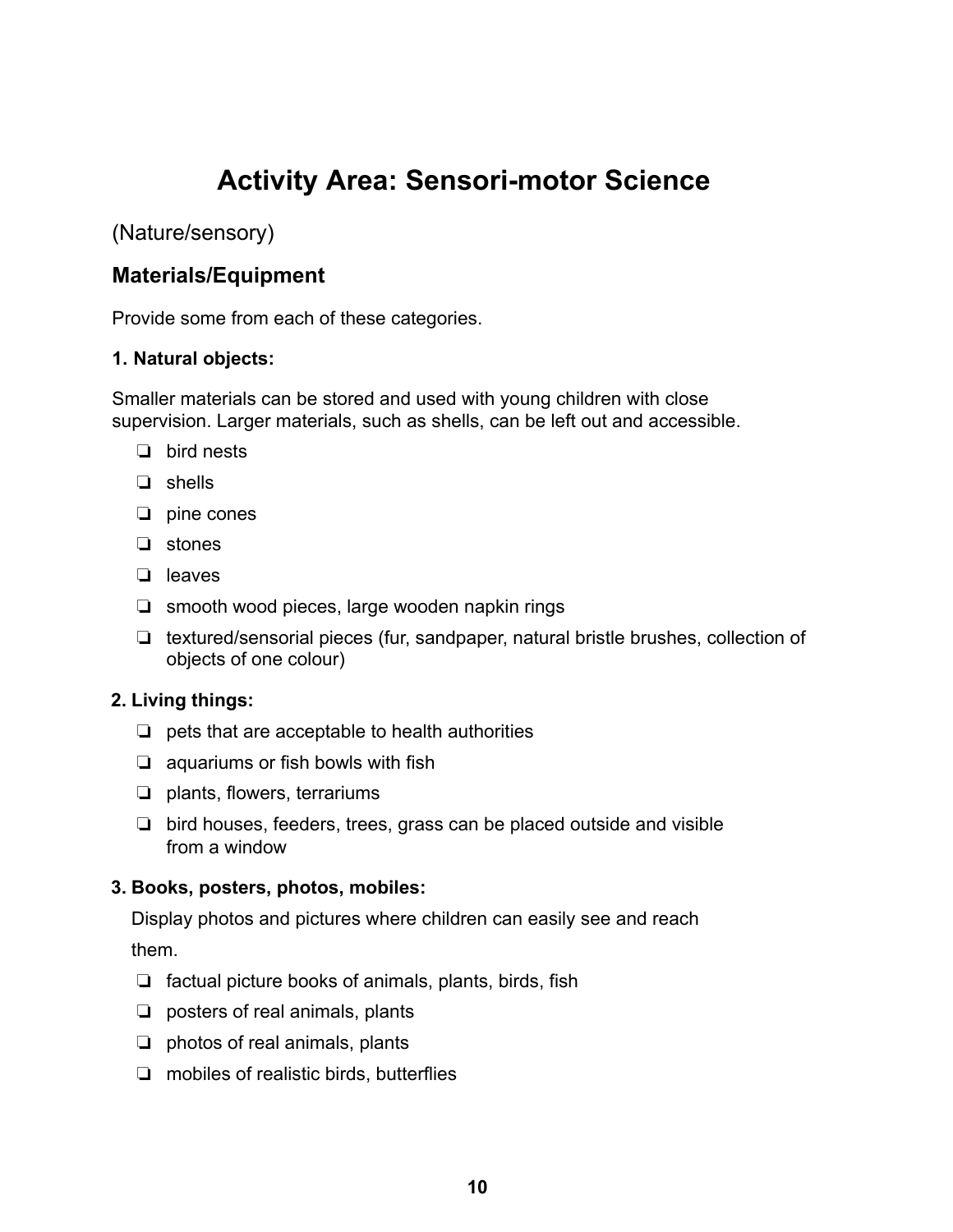#### **4. Toys:**

- $\Box$  puzzles with realistic pictures of animals, fish, frogs, fruit, vegetables
- $\Box$  scent boxes, feeling boxes, sound boxes
- $\Box$  realistic plastic fruit and vegetables
- $\Box$  realistic toy animals (non-frightening zoo, farm, domestic)
- $\Box$  realistic animal-shaped rattles
- $\Box$  large magnets
- $\Box$  magnifying glasses
- $\Box$  bubble solutions and bubble wands
- $\Box$  light pools, things that create colours, light, shade (hanging crystals, sun catchers, light table)

\_\_\_\_\_\_\_\_\_\_\_\_\_\_\_\_\_\_\_\_\_\_\_\_\_\_\_\_\_\_\_\_\_\_\_\_\_\_\_\_\_\_\_\_\_\_\_\_\_\_\_\_\_\_\_\_\_\_\_\_\_\_\_\_\_\_\_\_\_\_\_\_\_\_\_\_\_\_\_\_\_\_

\_\_\_\_\_\_\_\_\_\_\_\_\_\_\_\_\_\_\_\_\_\_\_\_\_\_\_\_\_\_\_\_\_\_\_\_\_\_\_\_\_\_\_\_\_\_\_\_\_\_\_\_\_\_\_\_\_\_\_\_\_\_\_\_\_\_\_\_\_\_\_\_\_\_\_\_\_\_\_\_\_\_

\_\_\_\_\_\_\_\_\_\_\_\_\_\_\_\_\_\_\_\_\_\_\_\_\_\_\_\_\_\_\_\_\_\_\_\_\_\_\_\_\_\_\_\_\_\_\_\_\_\_\_\_\_\_\_\_\_\_\_\_\_\_\_\_\_\_\_\_\_\_\_\_\_\_\_\_\_\_\_\_\_\_

\_\_\_\_\_\_\_\_\_\_\_\_\_\_\_\_\_\_\_\_\_\_\_\_\_\_\_\_\_\_\_\_\_\_\_\_\_\_\_\_\_\_\_\_\_\_\_\_\_\_\_\_\_\_\_\_\_\_\_\_\_\_\_\_\_\_\_\_\_\_\_\_\_\_\_\_\_\_\_\_\_\_

\_\_\_\_\_\_\_\_\_\_\_\_\_\_\_\_\_\_\_\_\_\_\_\_\_\_\_\_\_\_\_\_\_\_\_\_\_\_\_\_\_\_\_\_\_\_\_\_\_\_\_\_\_\_\_\_\_\_\_\_\_\_\_\_\_\_\_\_\_\_\_\_\_\_\_\_\_\_\_\_\_\_

\_\_\_\_\_\_\_\_\_\_\_\_\_\_\_\_\_\_\_\_\_\_\_\_\_\_\_\_\_\_\_\_\_\_\_\_\_\_\_\_\_\_\_\_\_\_\_\_\_\_\_\_\_\_\_\_\_\_\_\_\_\_\_\_\_\_\_\_\_\_\_\_\_\_\_\_\_\_\_\_\_\_

\_\_\_\_\_\_\_\_\_\_\_\_\_\_\_\_\_\_\_\_\_\_\_\_\_\_\_\_\_\_\_\_\_\_\_\_\_\_\_\_\_\_\_\_\_\_\_\_\_\_\_\_\_\_\_\_\_\_\_\_\_\_\_\_\_\_\_\_\_\_\_\_\_\_\_\_\_\_\_\_\_\_

\_\_\_\_\_\_\_\_\_\_\_\_\_\_\_\_\_\_\_\_\_\_\_\_\_\_\_\_\_\_\_\_\_\_\_\_\_\_\_\_\_\_\_\_\_\_\_\_\_\_\_\_\_\_\_\_\_\_\_\_\_\_\_\_\_\_\_\_\_\_\_\_\_\_\_\_\_\_\_\_\_\_

\_\_\_\_\_\_\_\_\_\_\_\_\_\_\_\_\_\_\_\_\_\_\_\_\_\_\_\_\_\_\_\_\_\_\_\_\_\_\_\_\_\_\_\_\_\_\_\_\_\_\_\_\_\_\_\_\_\_\_\_\_\_\_\_\_\_\_\_\_\_\_\_\_\_\_\_\_\_\_\_\_\_

\_\_\_\_\_\_\_\_\_\_\_\_\_\_\_\_\_\_\_\_\_\_\_\_\_\_\_\_\_\_\_\_\_\_\_\_\_\_\_\_\_\_\_\_\_\_\_\_\_\_\_\_\_\_\_\_\_\_\_\_\_\_\_\_\_\_\_\_\_\_\_\_\_\_\_\_\_\_\_\_\_\_

\_\_\_\_\_\_\_\_\_\_\_\_\_\_\_\_\_\_\_\_\_\_\_\_\_\_\_\_\_\_\_\_\_\_\_\_\_\_\_\_\_\_\_\_\_\_\_\_\_\_\_\_\_\_\_\_\_\_\_\_\_\_\_\_\_\_\_\_\_\_\_\_\_\_\_\_\_\_\_\_\_\_

#### **Storage, furnishing, space:**

- $\Box$  shelf, low table, smooth tree-stump table
- $\Box$  low windows so children can see outdoors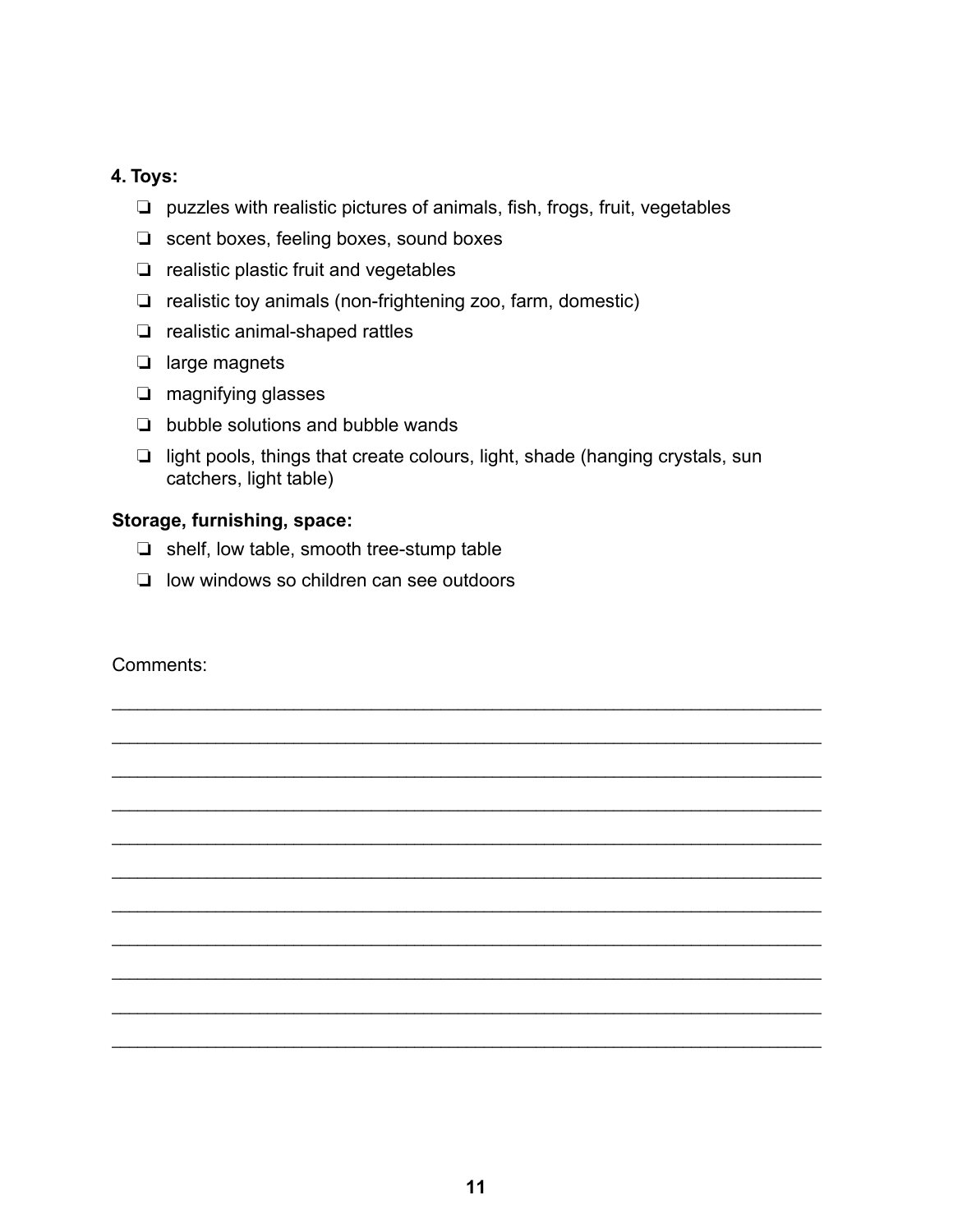### **Activity Area: Imitative**

#### (Dramatic play)

#### **Materials/Equipment**

#### **12 weeks to 11 months**

#### **1. Home area:**

- $\Box$  soft dolls
- $\Box$  soft toy animals
- $\Box$  safe objects from the adult world (pots, pans, large wooden or plastic spoons, ladles)
- $\Box$  toy telephones
- $\Box$  small, cloth or vinyl, grasping toy animals
- $\Box$  unbreakable mirror with or with out handle or grip

#### **12 months to 24 months**

#### **2. Home area:**

- $\Box$  child-sized stove, sink, refrigerator, table, chairs
- $\Box$  cooking and eating utensils (pots, pans, dishes, large wooden or plastic spoons, ladles)
- $\Box$  play food, empty product containers
- $\Box$  washable, soft dolls, male or female, multi-ethnic
- $\Box$  doll accessories (blankets, clothes of various cultures, bottles)
- $\Box$  doll furnishings (cribs, high chairs, strollers)
- $\Box$  soft toy animals
- $\Box$  toy or realistic telephones (cell, portable, rotary dial, push button)
- $\Box$  small play buildings with accessories (doll house with furniture and people, farm with animals, garage with vehicles and people)
- $\Box$  full length, unbreakable mirror
- **3. Simple dress up clothes:** (Clothing outgrown by older children is often the right size for toddlers)
	- $\Box$  jackets, shirts, dresses, skirts
	- $\Box$  hats for different jobs, activities, weather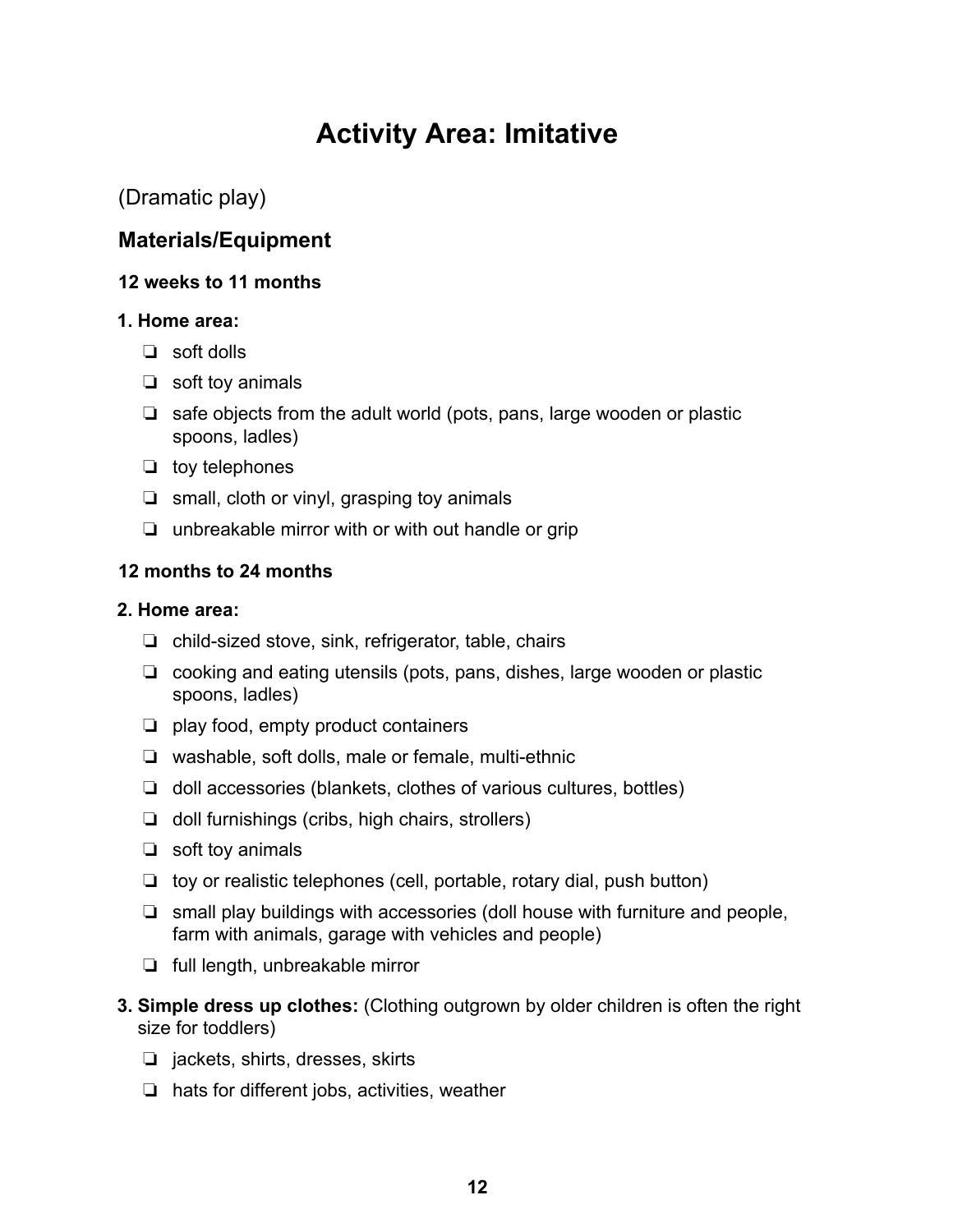- $\Box$  shoes, boots, slippers
- $\Box$  purses, tote bags
- $\Box$  costumes

#### Storage, furnishings:

- $\Box$  low shelves
- $\Box$  separate containers for play dishes, play food, dolls
- $\Box$  pegs to hang dress up clothes

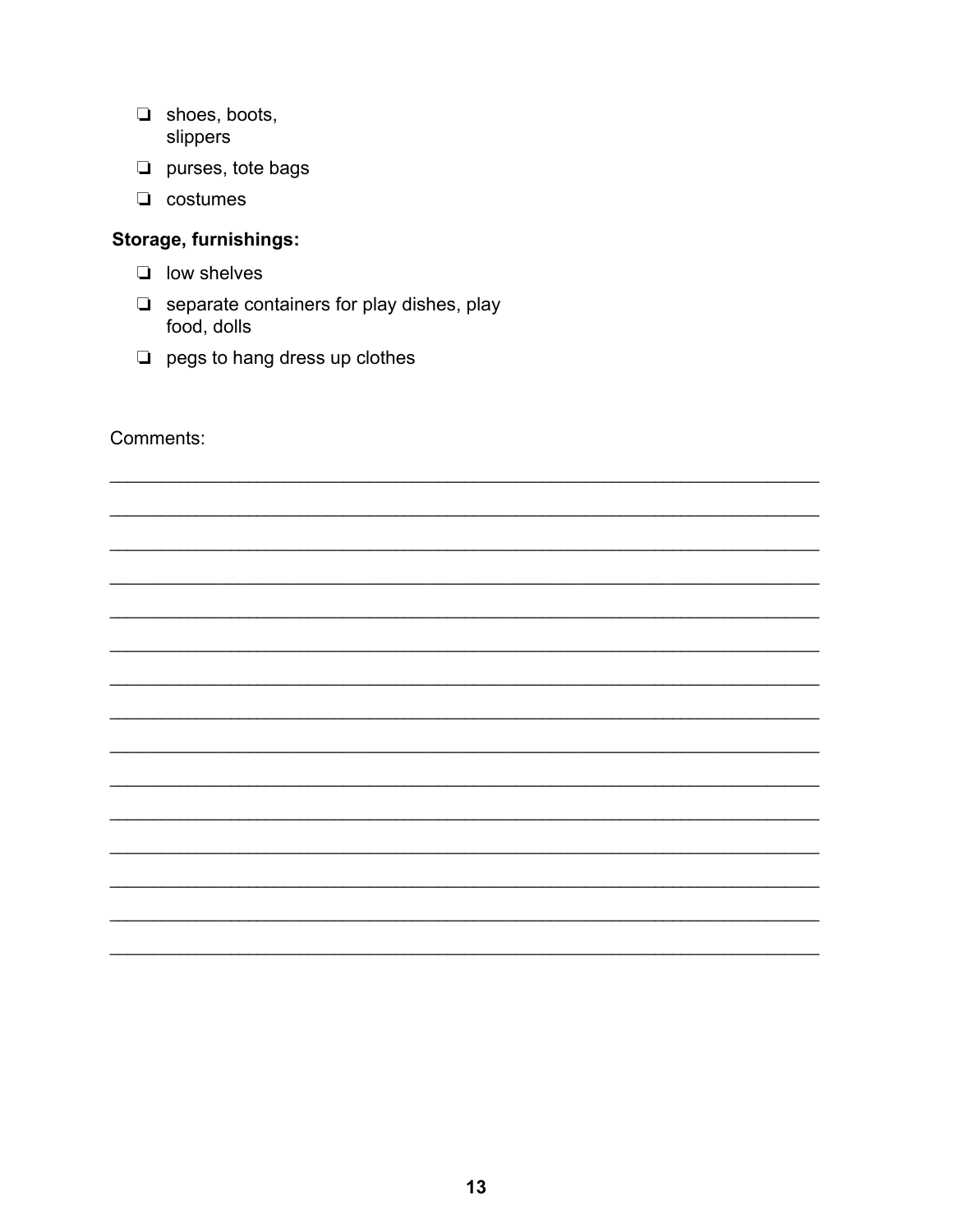### **Activity Area: Fine Motor**

(Language/concepts/ manipulative)

#### **Materials/Equipment**

#### **12 weeks to 11 months**

#### **1. Fine motor:**

- $\Box$  grasping toys (variety of textures)
- $\Box$  squeeze toys
- $\Box$  nesting cups
- $\Box$  containers to fill and dump (juice lids with smooth edges, baskets, big and little boxes with lids)
- $\Box$  rattles (different textures, colours, shapes, with varying noises)
- $\Box$  safe hanging things to bat at or grasp
- $\Box$  simple stacking rings
- $\Box$  teething toys
- $\Box$  large pop beads
- $\Box$  cause-and-effect toys with sounds or other responses when buttons are pushed

#### **12 months to 24 months**

Offer many choices and a variety of manipulation that require different skills.

#### **2. Fine Motor:**

- $\Box$  teething toys
- $\Box$  stacking rings (cloth, plastic)
- $\Box$  stacking cones
- $\Box$  shape sorters
- $\Box$  pegboard and jumbo pegs
- $\Box$  pop beads (snap together)
- $\Box$  nesting toys or containers in graduated sizes (household plastic bowls, cups)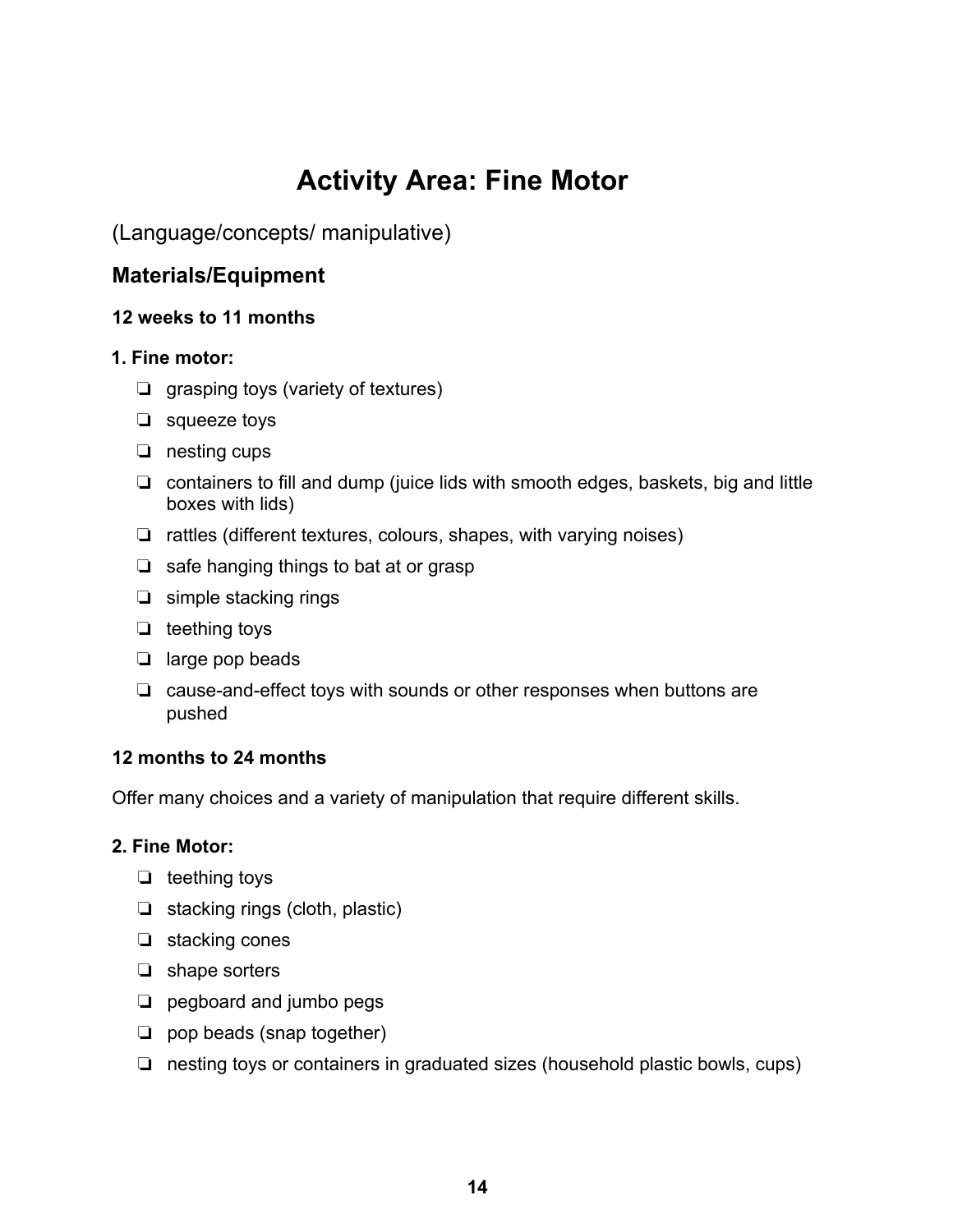- $\Box$  muffin tins with balls for each cup
- $\Box$  medium or large interlocking blocks
- $\Box$  small five centimetres (two inches) building blocks
- $\Box$  containers to drop objects into (smooth tin juice lids into tin containers with or without slot)
- $\Box$  bead mazes
- $\Box$  large wooden beads, thick strings, laces
- $\Box$  large links, chains
- $\Box$  interlocking stars
- $\Box$  puzzles (wood, rubber, heavy cardboard), three to eight large pieces with and without knobs
- $\Box$  pounding boards with mallets
- $\Box$  shoe boxes, plastic food tubs (variety of sizes) with lids
- $\Box$  gift bags
- $\Box$  texture matching games
- $\Box$  lock and latch boxes

#### **Storage, furnishing, space:**

- $\Box$  low shelf
- $\Box$  containers (clear plastic, wicker, rattan, baskets)
- $\Box$  carpet area for floor play
- $\Box$  table, chairs

Comments:

\_\_\_\_\_\_\_\_\_\_\_\_\_\_\_\_\_\_\_\_\_\_\_\_\_\_\_\_\_\_\_\_\_\_\_\_\_\_\_\_\_\_\_\_\_\_\_\_\_\_\_\_\_\_\_\_\_\_\_\_\_\_\_\_\_\_\_\_\_\_\_\_\_\_\_\_\_\_\_\_\_\_

\_\_\_\_\_\_\_\_\_\_\_\_\_\_\_\_\_\_\_\_\_\_\_\_\_\_\_\_\_\_\_\_\_\_\_\_\_\_\_\_\_\_\_\_\_\_\_\_\_\_\_\_\_\_\_\_\_\_\_\_\_\_\_\_\_\_\_\_\_\_\_\_\_\_\_\_\_\_\_\_\_\_

\_\_\_\_\_\_\_\_\_\_\_\_\_\_\_\_\_\_\_\_\_\_\_\_\_\_\_\_\_\_\_\_\_\_\_\_\_\_\_\_\_\_\_\_\_\_\_\_\_\_\_\_\_\_\_\_\_\_\_\_\_\_\_\_\_\_\_\_\_\_\_\_\_\_\_\_\_\_\_\_\_\_

\_\_\_\_\_\_\_\_\_\_\_\_\_\_\_\_\_\_\_\_\_\_\_\_\_\_\_\_\_\_\_\_\_\_\_\_\_\_\_\_\_\_\_\_\_\_\_\_\_\_\_\_\_\_\_\_\_\_\_\_\_\_\_\_\_\_\_\_\_\_\_\_\_\_\_\_\_\_\_\_\_\_

\_\_\_\_\_\_\_\_\_\_\_\_\_\_\_\_\_\_\_\_\_\_\_\_\_\_\_\_\_\_\_\_\_\_\_\_\_\_\_\_\_\_\_\_\_\_\_\_\_\_\_\_\_\_\_\_\_\_\_\_\_\_\_\_\_\_\_\_\_\_\_\_\_\_\_\_\_\_\_\_\_\_

\_\_\_\_\_\_\_\_\_\_\_\_\_\_\_\_\_\_\_\_\_\_\_\_\_\_\_\_\_\_\_\_\_\_\_\_\_\_\_\_\_\_\_\_\_\_\_\_\_\_\_\_\_\_\_\_\_\_\_\_\_\_\_\_\_\_\_\_\_\_\_\_\_\_\_\_\_\_\_\_\_\_

\_\_\_\_\_\_\_\_\_\_\_\_\_\_\_\_\_\_\_\_\_\_\_\_\_\_\_\_\_\_\_\_\_\_\_\_\_\_\_\_\_\_\_\_\_\_\_\_\_\_\_\_\_\_\_\_\_\_\_\_\_\_\_\_\_\_\_\_\_\_\_\_\_\_\_\_\_\_\_\_\_\_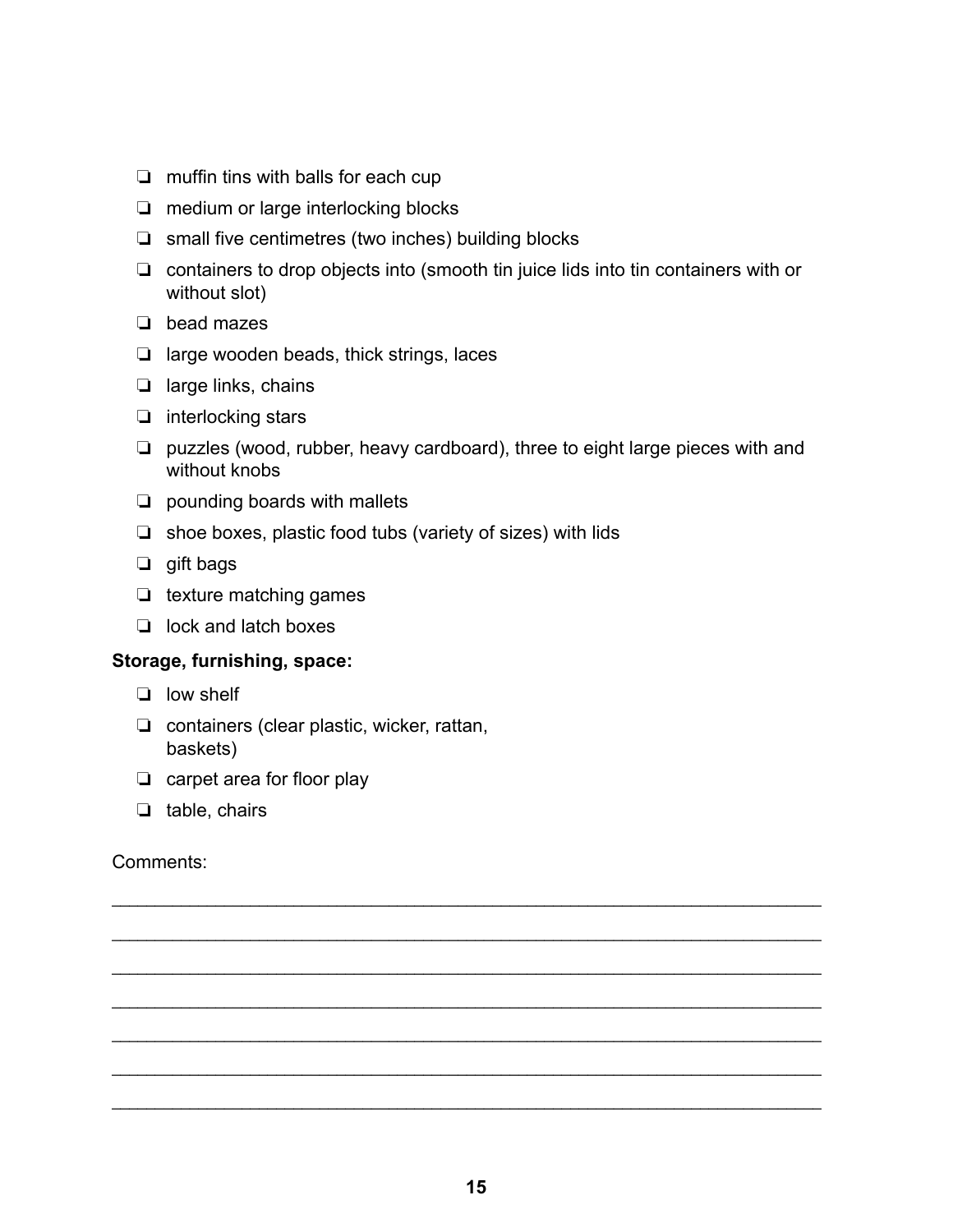### **Activity Area: Language Concepts – Reading**

(Books and pictures)

#### **Materials/Equipment**

Provide some materials from each category. A wide selection of thick cardboard, cloth or vinyl books is needed. They can be store-bought, adult or child made books and photo albums.

#### **1. Books:**

- $\Box$  animal (non-frightening real, fantasy, cartoon)
- $\Box$  people (real individuals or families, fantasy, cartoon; of varying races, ages, abilities)
- $\Box$  familiar objects
- $\Box$  familiar routines

#### **2. Additional language materials:**

- $\Box$  laminated pictures, photos of children, family, pets ( display them around the room at child's eye level, within reach and change them often)
- $\Box$  puppets (hand and finger sized)
- $\Box$  flannel board and figures
- $\Box$  songs and story tapes or CDs
- $\Box$  wall hangings (textured, touchable, securely fastened)

#### **Storage, furnishing, space:**

- $\Box$  low book shelf (front covers of books displayed)
- $\Box$  combination of comfortable seating (adult armchair, large and small pillows, covered mattress, child-sized couch, chairs, rug)

#### Comments:

\_\_\_\_\_\_\_\_\_\_\_\_\_\_\_\_\_\_\_\_\_\_\_\_\_\_\_\_\_\_\_\_\_\_\_\_\_\_\_\_\_\_\_\_\_\_\_\_\_\_\_\_\_\_\_\_\_\_\_\_\_\_\_\_\_\_\_\_\_\_\_\_\_\_\_\_\_\_\_\_\_\_

\_\_\_\_\_\_\_\_\_\_\_\_\_\_\_\_\_\_\_\_\_\_\_\_\_\_\_\_\_\_\_\_\_\_\_\_\_\_\_\_\_\_\_\_\_\_\_\_\_\_\_\_\_\_\_\_\_\_\_\_\_\_\_\_\_\_\_\_\_\_\_\_\_\_\_\_\_\_\_\_\_\_

\_\_\_\_\_\_\_\_\_\_\_\_\_\_\_\_\_\_\_\_\_\_\_\_\_\_\_\_\_\_\_\_\_\_\_\_\_\_\_\_\_\_\_\_\_\_\_\_\_\_\_\_\_\_\_\_\_\_\_\_\_\_\_\_\_\_\_\_\_\_\_\_\_\_\_\_\_\_\_\_\_\_

\_\_\_\_\_\_\_\_\_\_\_\_\_\_\_\_\_\_\_\_\_\_\_\_\_\_\_\_\_\_\_\_\_\_\_\_\_\_\_\_\_\_\_\_\_\_\_\_\_\_\_\_\_\_\_\_\_\_\_\_\_\_\_\_\_\_\_\_\_\_\_\_\_\_\_\_\_\_\_\_\_\_

\_\_\_\_\_\_\_\_\_\_\_\_\_\_\_\_\_\_\_\_\_\_\_\_\_\_\_\_\_\_\_\_\_\_\_\_\_\_\_\_\_\_\_\_\_\_\_\_\_\_\_\_\_\_\_\_\_\_\_\_\_\_\_\_\_\_\_\_\_\_\_\_\_\_\_\_\_\_\_\_\_\_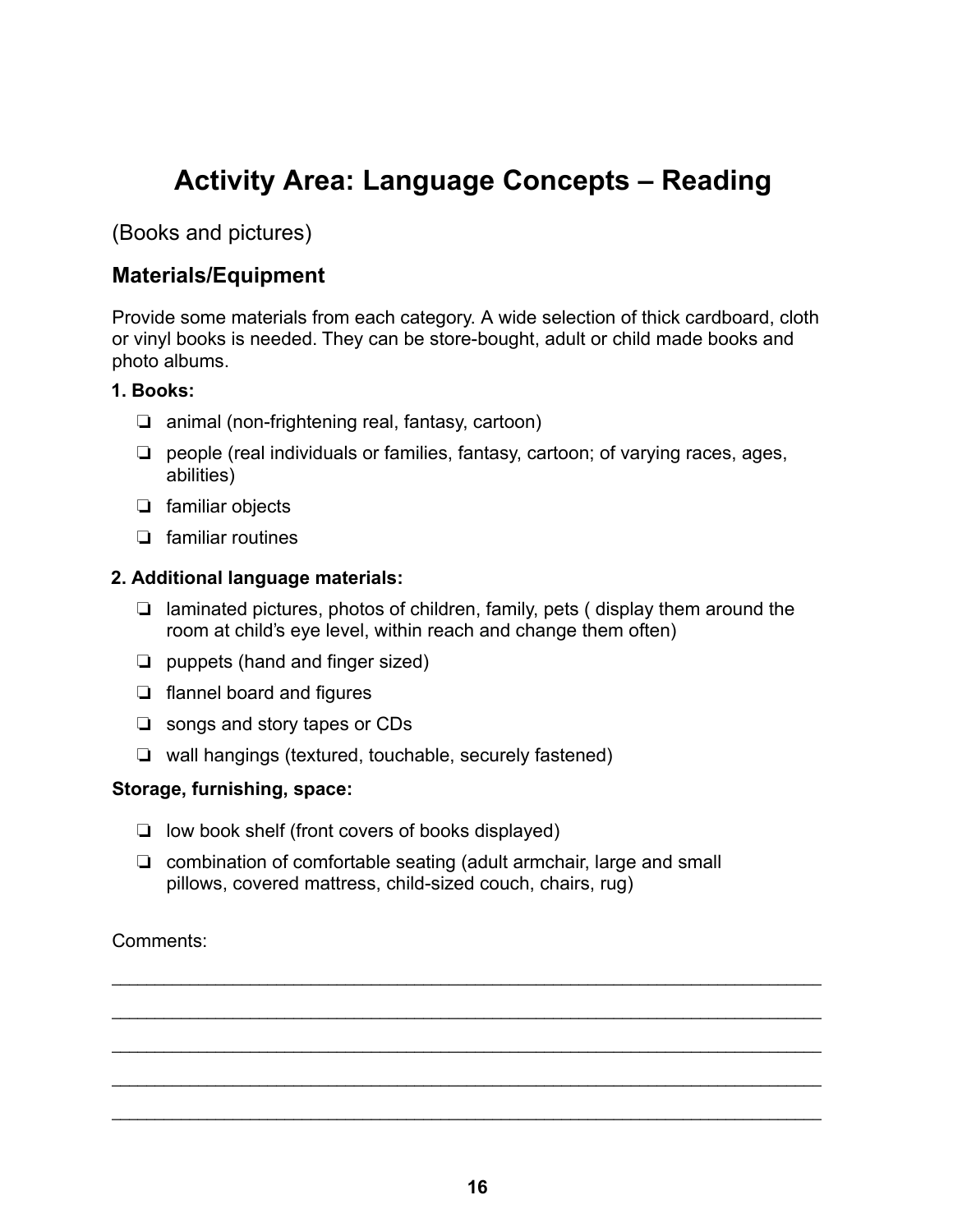### **Activity Area: Language Concepts – Music and movement**

#### **Materials/Equipment**

Tapes and CD music should be used for musical experiences, at limited times. They should not be left on as background music.

- **1. Musical instruments:** (home-made or commercial, from various cultures)
	- $\Box$  bells, toy pianos, xylophones, rhythm sticks, tambourines, drums, maracas, cymbals, tone blocks, shakers made of plastic bottles, rain sticks

#### **2. Musical toys:**

 $\Box$  rattles, chimes, soft toys with bells inside, music boxes, musical mobiles, musical push/pull toys

#### **3. Dance props:**

 $\Box$  scarves, ribbons, fabric (use with close supervision)

#### **4. Audio equipment:**

- $\Box$  CD player, tape recorder
- $\Box$  tapes, CDs of different music (folk, classical, popular children's songs, jazz, rock, reggae, rhythm and blues)
- $\Box$  music from various cultures and in various languages

#### **Storage, furnishings, space:**

- $\Box$  low open shelves
- $\Box$  open area for dance and movement

Comments:

\_\_\_\_\_\_\_\_\_\_\_\_\_\_\_\_\_\_\_\_\_\_\_\_\_\_\_\_\_\_\_\_\_\_\_\_\_\_\_\_\_\_\_\_\_\_\_\_\_\_\_\_\_\_\_\_\_\_\_\_\_\_\_\_\_\_\_\_\_\_\_\_\_\_\_\_\_\_\_\_\_\_\_

\_\_\_\_\_\_\_\_\_\_\_\_\_\_\_\_\_\_\_\_\_\_\_\_\_\_\_\_\_\_\_\_\_\_\_\_\_\_\_\_\_\_\_\_\_\_\_\_\_\_\_\_\_\_\_\_\_\_\_\_\_\_\_\_\_\_\_\_\_\_\_\_\_\_\_\_\_\_\_\_\_\_\_

\_\_\_\_\_\_\_\_\_\_\_\_\_\_\_\_\_\_\_\_\_\_\_\_\_\_\_\_\_\_\_\_\_\_\_\_\_\_\_\_\_\_\_\_\_\_\_\_\_\_\_\_\_\_\_\_\_\_\_\_\_\_\_\_\_\_\_\_\_\_\_\_\_\_\_\_\_\_\_\_\_\_\_

\_\_\_\_\_\_\_\_\_\_\_\_\_\_\_\_\_\_\_\_\_\_\_\_\_\_\_\_\_\_\_\_\_\_\_\_\_\_\_\_\_\_\_\_\_\_\_\_\_\_\_\_\_\_\_\_\_\_\_\_\_\_\_\_\_\_\_\_\_\_\_\_\_\_\_\_\_\_\_\_\_\_\_

\_\_\_\_\_\_\_\_\_\_\_\_\_\_\_\_\_\_\_\_\_\_\_\_\_\_\_\_\_\_\_\_\_\_\_\_\_\_\_\_\_\_\_\_\_\_\_\_\_\_\_\_\_\_\_\_\_\_\_\_\_\_\_\_\_\_\_\_\_\_\_\_\_\_\_\_\_\_\_\_\_\_\_

\_\_\_\_\_\_\_\_\_\_\_\_\_\_\_\_\_\_\_\_\_\_\_\_\_\_\_\_\_\_\_\_\_\_\_\_\_\_\_\_\_\_\_\_\_\_\_\_\_\_\_\_\_\_\_\_\_\_\_\_\_\_\_\_\_\_\_\_\_\_\_\_\_\_\_\_\_\_\_\_\_\_\_